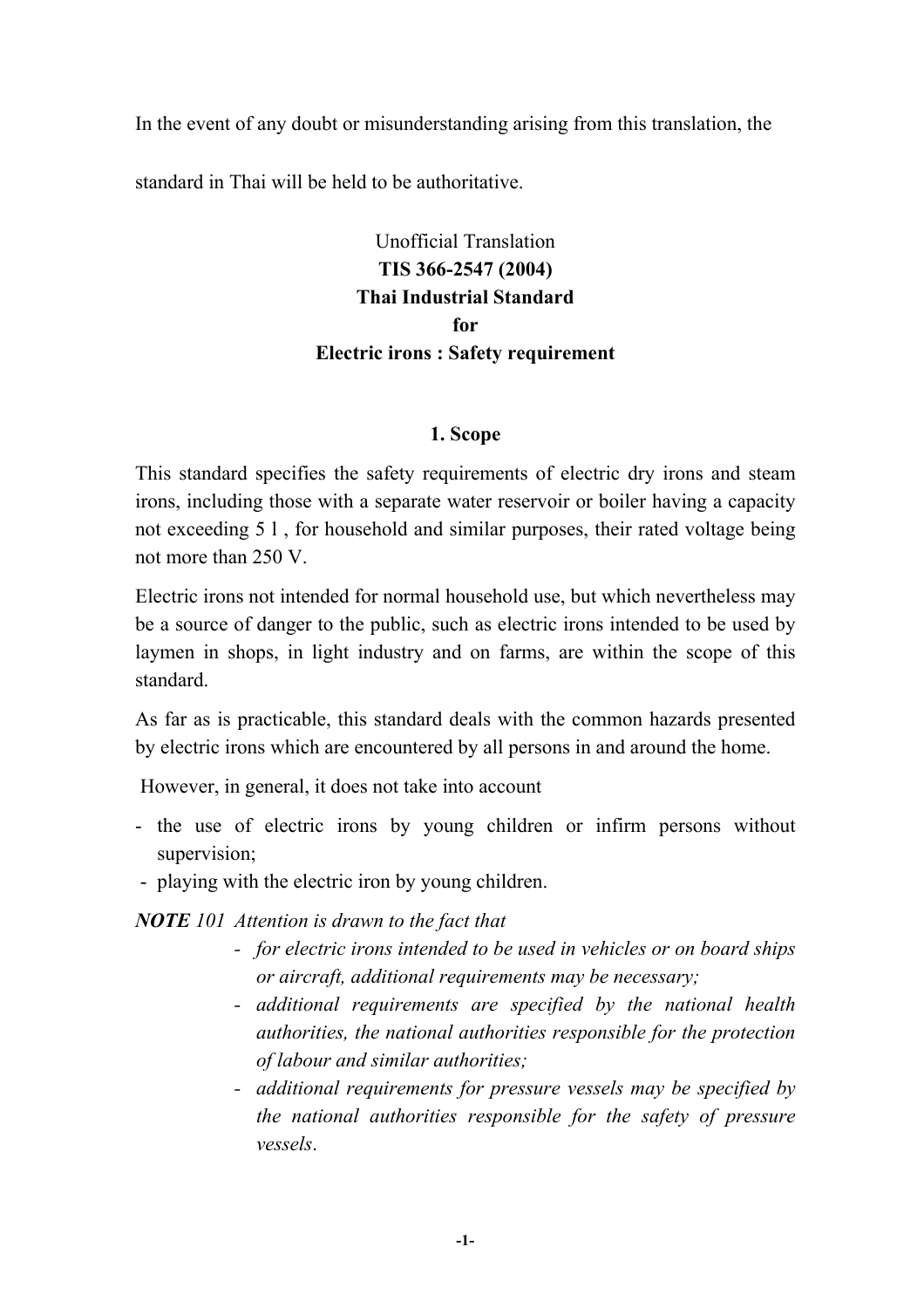*NOTE 102 This standard does not apply to*

- *Ironers (IEC 60335-2-44);*
- *Electric irons designed exclusively for industrial purposes;*
- *Electric irons intended to be used in locations where special conditions prevail, such as the presence of a corrosive or explosive atmosphere (dust, vapour or gas).*

## **2. Normative references**

This clause of Safety of household electrical appliance : General requirements TIS 1375 clause 2. is applicable.

## **3. Definitions**

This clause of TIS 1375 clause 3. is applicable except as follows.

**3.1.9** *Replacement:*

## **Normal operation**

Operation of the electric iron (mension as iron) under the following conditions.

The iron is placed on its **stand** and is operated with its **thermostat** at the highest setting.

If the iron does not have a **thermostat,** the surface temperature at the midpoint of the centre line of the **soleplate** is maintained at 250 °C  $\pm$  10 °C by switching the supply on and off, or at the highest temperature if it is lower.

**Steam irons** with a separate water reservoir or boiler are operated with the water reservoir or boiler filled with water.

**Pressurized steam irons** incorporating the boiler are operated with or without water, whichever is more unfavourable.

Other **steam irons** are operated empty

#### **3.101 Steam iron**

Iron having means to produce and supply steam to the textile material during ironing

*NOTE Steam irons may incorporate a means for blowing steam onto clothes.*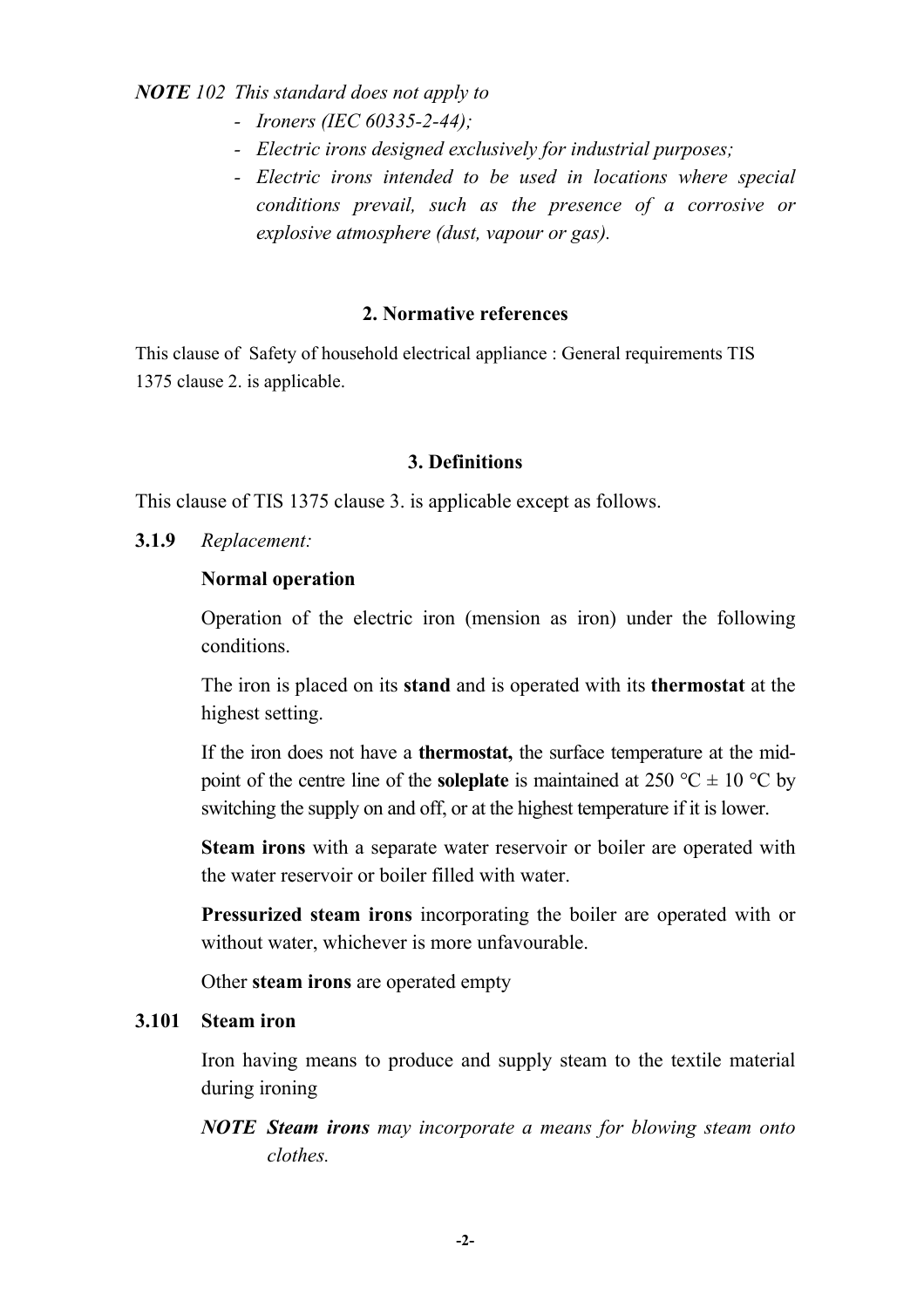## **3.102 Vented steam iron**

**Steam iron** in which steam is produced when the water contacts the **soleplate,** the water reservoir being at atmospheric pressure

*NOTE The water reservoir may be incorporated in the iron or is connected to the iron by a hose.*

# **3.103 Pressurized steam iron**

**Steam iron** in which steam is produced in a boiler at a pressure exceeding 50 kPa

*NOTE The boiler may be incorporated in the iron or is connected to the iron by a hose.*

# **3.104 Instantaneous steam iron**

**Steam iron** in which small quantities of water are pumped from the water reservoir and in which steam is produced when the water contacts the walls of the boiler, the water reservoir and the boiler being at atmospheric pressure

*NOTE The water reservoir and the boiler are connected to the iron by a hose.*

# **3.105 Cordless iron**

Iron that is connected to the supply only when placed on its **stand**

*NOTE Cordless irons may be directly connected to the supply mains during ironing by a detachable part to which the supply cord is fixed.*

#### **3.106 Soleplate**

Heated part of the iron which is pressed against the textile material while ironing

#### **3.107 Stand**

Heel of the iron or a separate part provided with the iron, on which the iron is placed when at rest

*NOTE The separate water reservoir or boiler may serve as the stand.*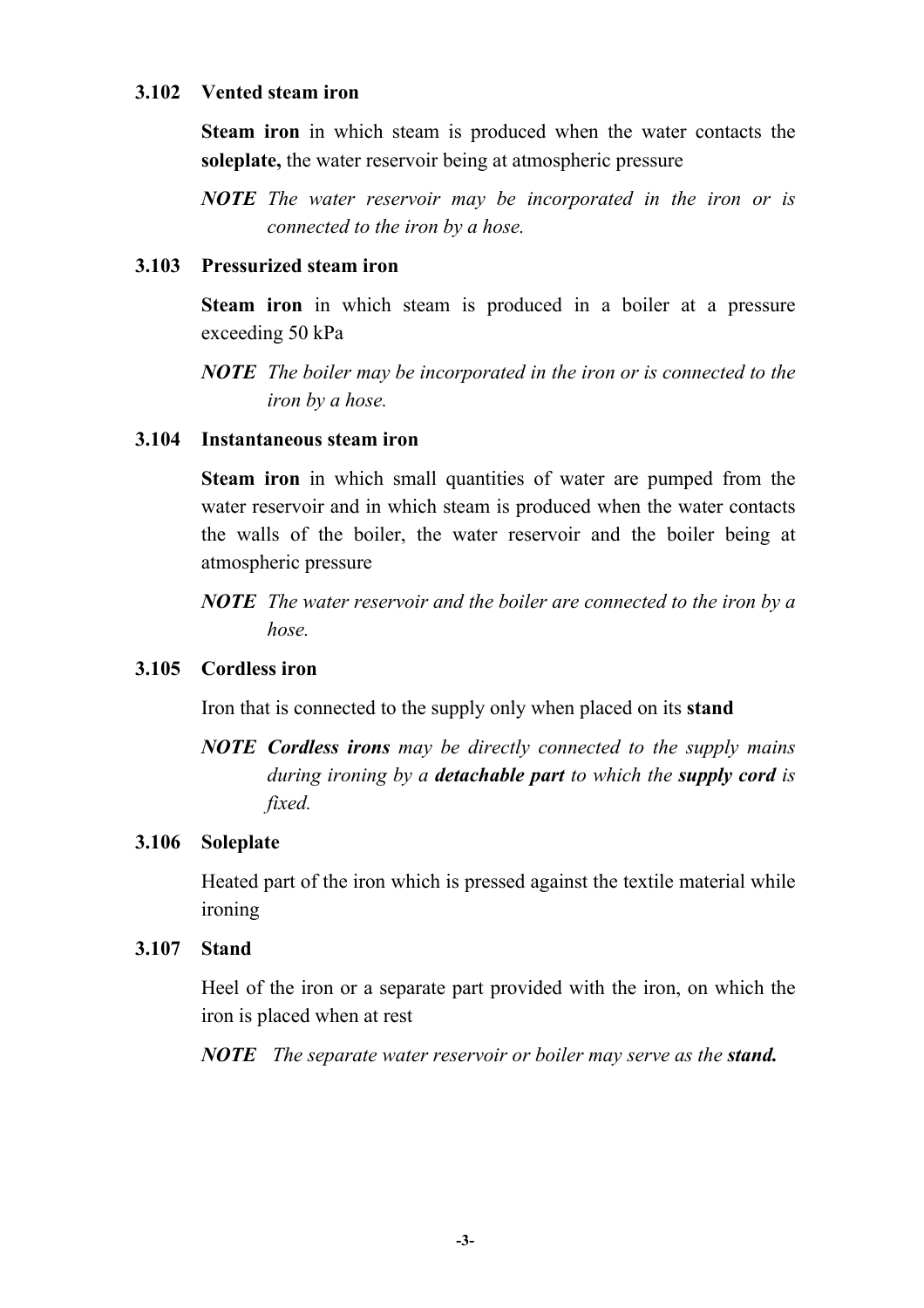## **4. General requirement**

This clause of TIS 1375 clause 4. is applicable .

## **5. General conditions for the tests**

This clause of TIS 1375 clause 5. is applicable except as follows.

- **5.2** *Addition: NOTE 101 If a protective device becomes open circuit during the tests of 21.101, the test is continued on a separate iron. NOTE 102 The additional test of 25.14 is carried out on a separate iron.*
- **5.3** Addition:

For irons with a thermostat, the test of 21.101 is carried out before the test of Clause 11.

The test of 22.102 is carried out during the test of Clause 11.

- **5.101** Irons are tested as **heating appliances** even if they incorporate a motor.
- **5.102** If a **cordless iron** can also be directly connected to the supply mains during ironing, the relevant tests are applicable for both modes of operation.

# **6. Classification**

This clause of TIS 1375 clause 6. is applicable.

#### **7. Marking and instructions**

This clause of TIS 1375 clause 7. is applicable except as follows.

**7.1** *Modification:*

Irons shall be marked with their **rated power input.**

*Addition:*

Separate **stands** shall be marked with

- name, trademark or identification mark of the manufacturer or responsible vendor;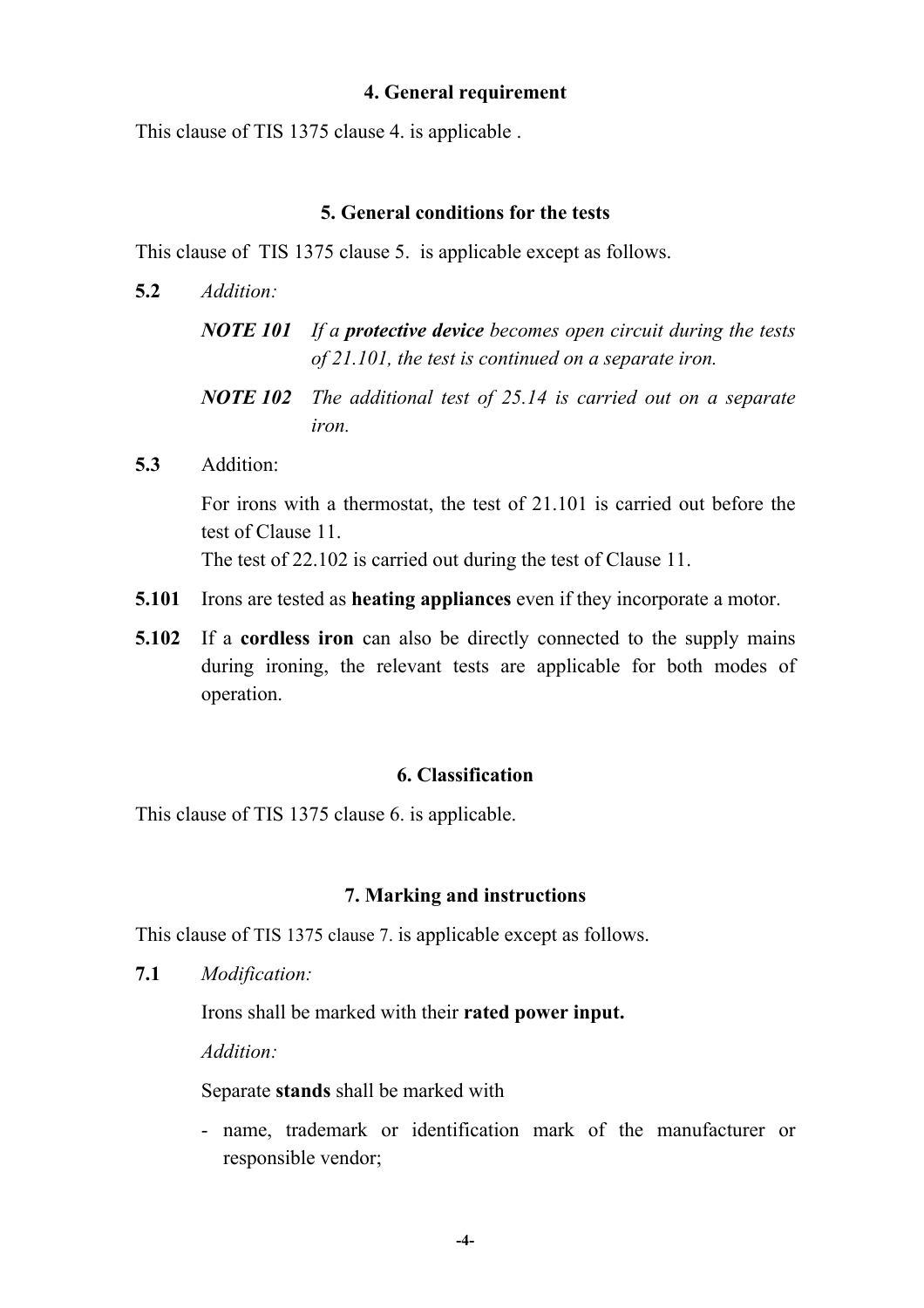- model or type reference of the **stand.**

**Stands of cordless irons** shall be marked with their

- **rated voltage or rated voltage range**
- **rated power input or rated power range**

# **7.12** *Addition:*

The instructions shall contain the substance of the following:

- the iron must not be left unattended while it is connected to the supply mains
- the plug must be removed from the socket-outlet before the water reservoir is filled with water (for **steam irons** and irons incorporating means for spraying water)
- the filling aperture must not be opened during use. Instructions for the safe refilling of the water reservoir shall be given (for **pressurized steam irons)**
- the iron must only be used with the stand provided (for **cordless irons)**
- the iron is not intended for regular use (for travel irons).
- **7.15** *Addition:*

For **steam irons** with a separate water reservoir or boiler, the total **rated power input** shall be marked on the part containing the supply terminals or **supply cord.**

# **8. Protection against access to live parts**

This clause of TIS 1375 clause 8. is applicable except as follows.

- **8.1.2** *Addition:*
	- *NOTE 101 Connecting devices in stands of cordless irons are not considered to be socket-outlets.*

# **9. Starting of motor-operated appliances**

This clause of TIS 1375 clause 9. is not applicable.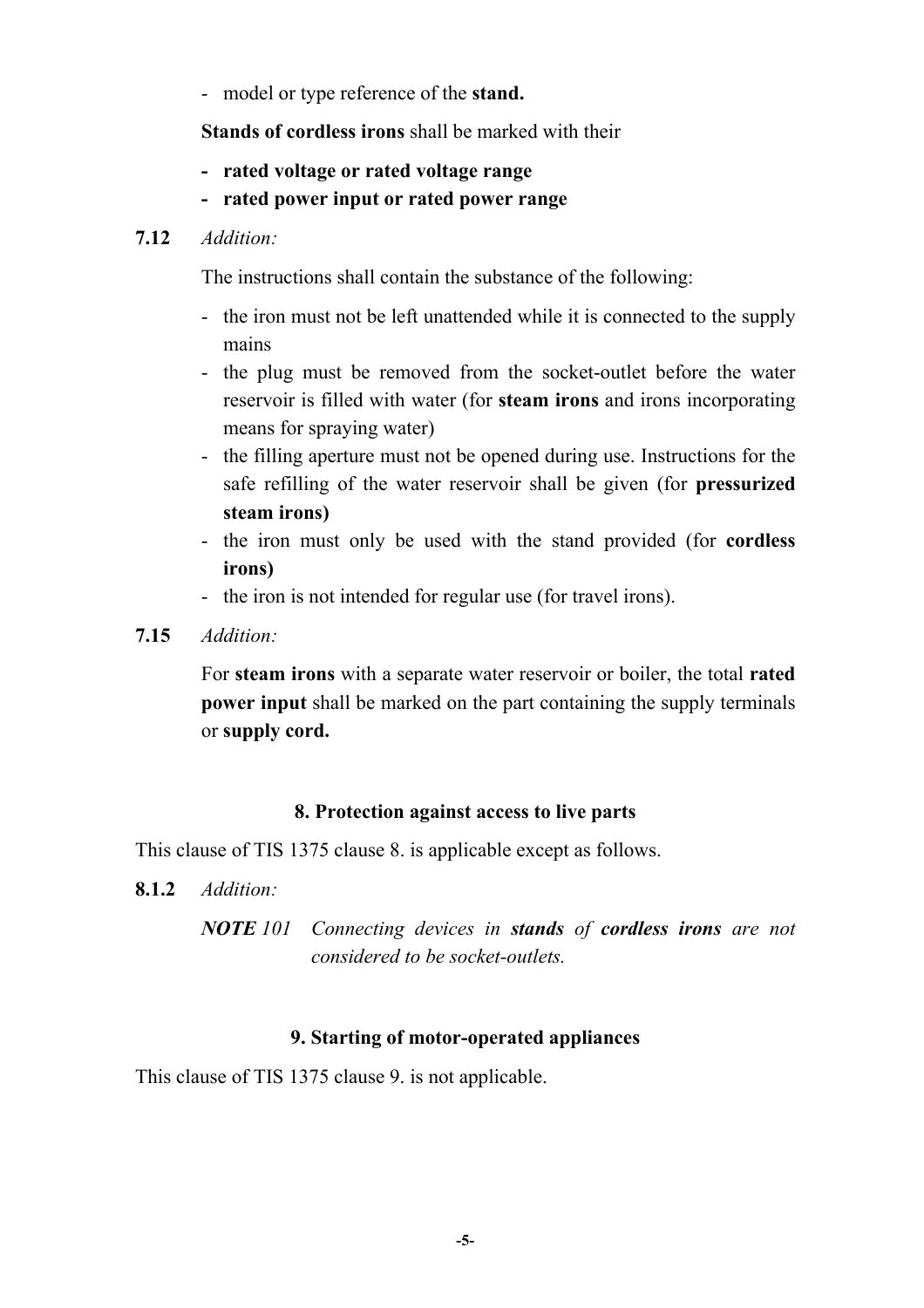## **10. Power input and current**

This clause of TIS 1375 clause 10. is applicable.

# **11. Heating**

This clause of TIS 1375 clause 11. is applicable except as follows.

# **11.2** *Replacement:*

Irons are placed on their **stands** on the floor of a test corner and away from the walls. However, the separate water reservoir or boiler **of steam irons** is placed as near to the walls as possible. Dull black painted plywood approximately 20 mm thick is used for the test corner.

**Vented steam irons** with a separate water reservoir, **pressurized steam irons** and **instantaneous steam irons** are tested with the water reservoir empty and filled but without steam emission.

Irons, other than **cordless irons,** are also tested with the **soleplate** in the horizontal position placed on three pointed metallic supports that have a height of at least 100 mm. **Vented steam irons** with a separate water reservoir, **pressurized steam irons** and **instantaneous steam irons** are operated with the water reservoir or boiler filled.

For irons provided with an automatic cord reel, one-third of the total length of the cord is unreeled. The temperature rise of the cord sheath is determined as near as possible to the hub of the reel and also between the two outermost layers of the cord on the reel. However, if the cord reel is incorporated in a part that is moved during ironing, the cord is completely unreeled*.*

For cord storage devices, other than automatic cord reels, that are intended to partially accommodate the **supply cord** while the iron is in operation, 50 cm of the cord is unwound. However, for cord storage devices on parts that are moved during ironing, the cord is completely unwound. The temperature rise of the stored part of the cord is determined at the most unfavourable place.

# **11.4** *Addition:*

If the temperature rise limits are exceeded in irons incorporating motors, transformers or **electronic circuits** and the power input is lower than the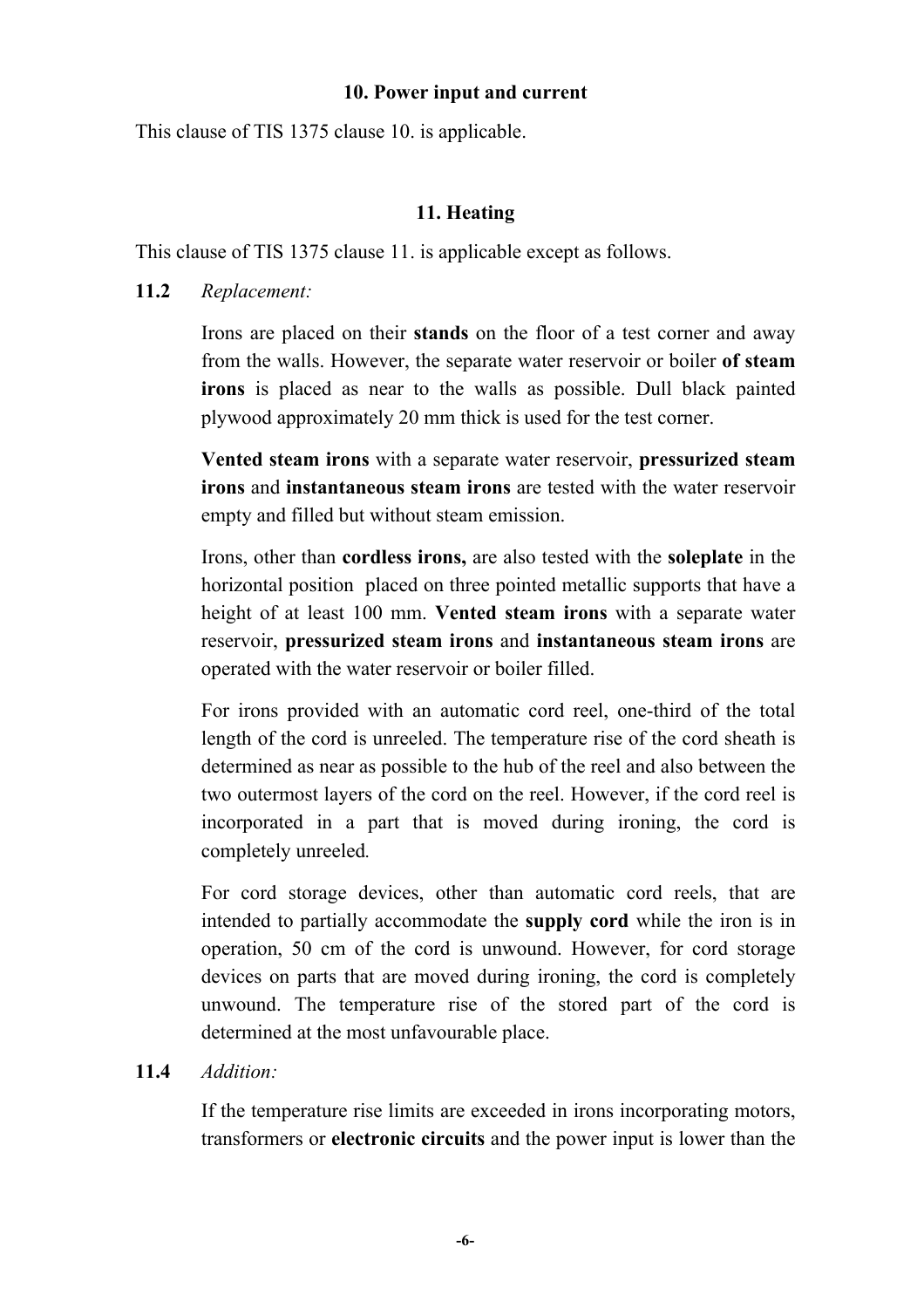**rated power input,** the test is repeated with the iron supplied at 1,06 times **rated voltage***.*

**11.7** *Replacement:*

Irons are operated until steady conditions are established.

When **vented steam irons** with a separate water reservoir, **pressurized steam irons** and **instantaneous steam irons** are tested with the iron placed on the pointed supports, steam is emitted in cycles, each cycle having a period of 10 s with steam emission and a period of 10 s with the steam emission interrupted.

**11.8** *Modification:*

Instead of the temperature rise limit of 50 K for rubber or polyvinyl chloride insulation of internal and external wiring, including **supply cords** without T-marking, 60 K applies.

*Addition:*

During the test with the iron placed on the pointed supports, only the temperature rises of the insulation of internal wiring and flexible cords are measured. However, the temperature rise limits apply to the water reservoir and the hose of **pressurized steam irons** and **instantaneous steam irons.** The temperature rise of the **accessible surface** of the hose shall comply with the temperature rise limits for handles that are held for short periods only in normal use. However, if a non-metallic hose is covered by textile material, the temperature rise of the surface of the textile material shall not exceed 80 K.

The temperature rise limits of motors, transformers and components of electronic circuits, including parts directly influenced by them, may be exceeded when the iron is operated at 1,15 times **rated power input.**

# **12. Void**

# **13. Leakage current and electric strength at operating temperature**

This clause of TIS 1375 clause 13. is applicable.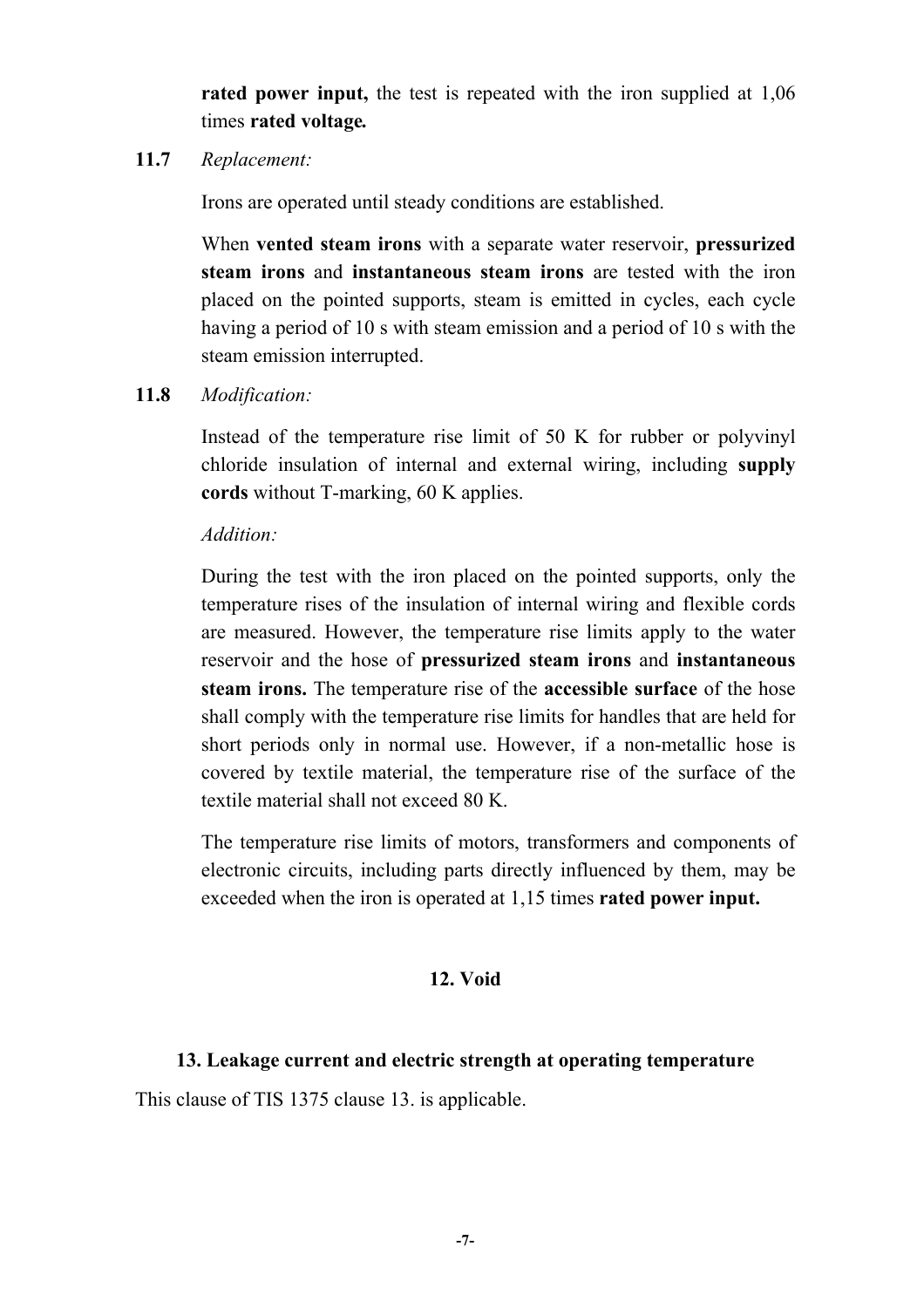#### **14. Transient overvoltages**

This clause of TIS 1375 clause 14. is applicable.

#### **15. Moisture resistance**

This clause of TIS 1375 clause15. is applicable except as follows.

#### **15.2** *Modification:*

The test for **steam irons,** other than those with a separate water reservoir or boiler, is carried out as follows.

The iron is placed in the filling position according to the instructions and filled with water containing approximately 1 % NaCl. A further quantity of 0,1 l is steadily poured into the filling opening over a period of 1 min. The iron is then placed on its **stand** and subjected to the electric strength test of 16.3. The iron is left on its **stand** for 10 min after which the electric strength test is repeated.

The iron, while still filled, is operated at **rated power input** for 1 min under **normal operation.** It shall then withstand the electric strength test of 16.3.

**Cordless irons** are also filled with the saline solution while resting on their **stands,** if the iron can easily be filled in this position*.*

#### **16. Leakage current and electric strength**

This clause of TIS 1375 clause 16. is applicable.

#### **17. Overload protection of transformers and associated circuits**

This clause of TIS 1375 clause 17. is applicable.

#### **18. Endurance**

This clause of TIS 1375 clause 18. is not applicable.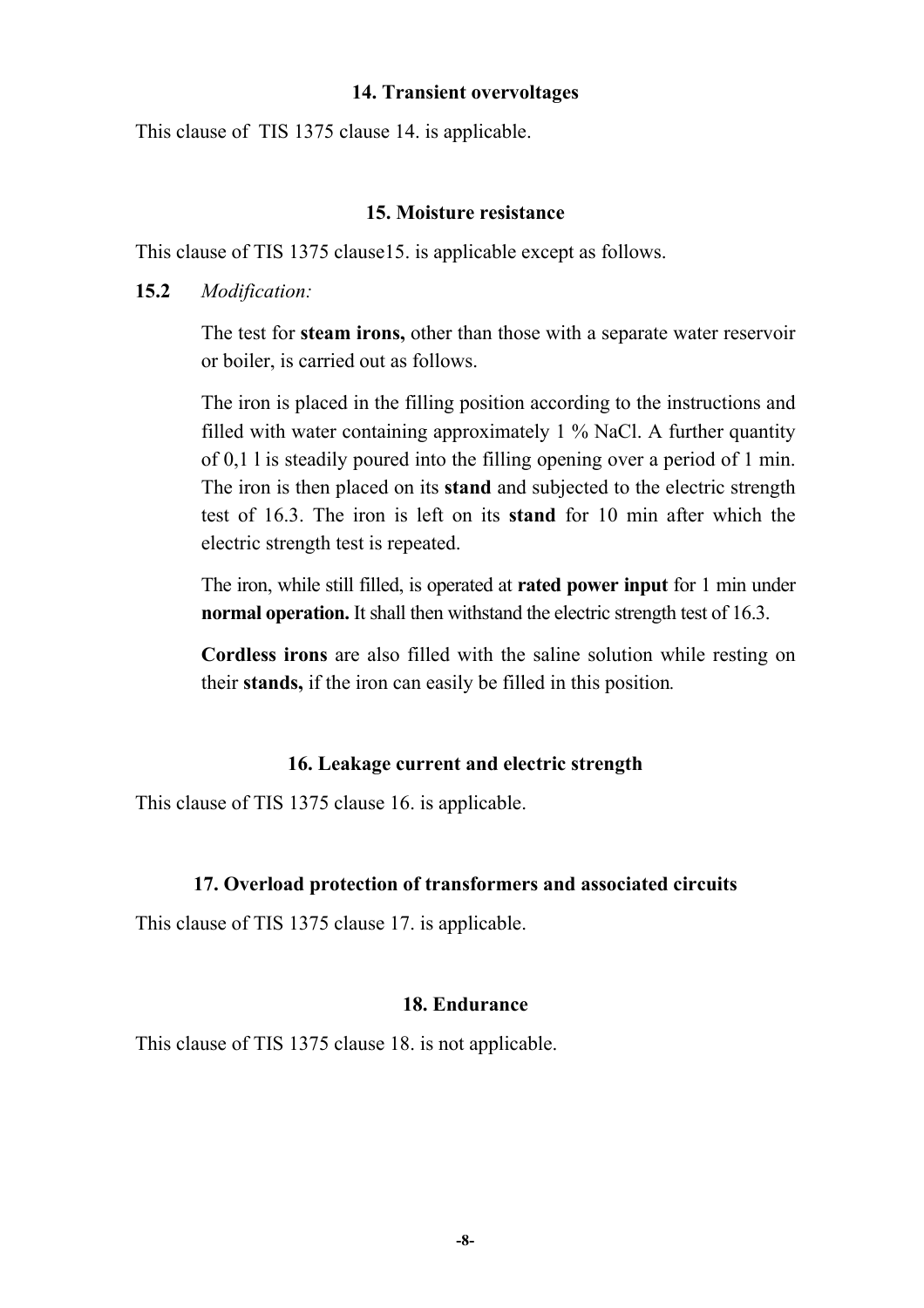#### **19. Abnormal operation**

This clause of TIS 1375 clause 19. is applicable except as follows.

**19.1** *Modification:*

The tests of 19.2 and 19.3 are not carried out.The tests of 19.5 is carried out on the separate boiler of the steam iron.

*Addition:*

**Cordless irons** are also subjected to the tests of 19.101*.*

**19.4** *Modification:*

The test is carried out at **rated power input.**

*Addition:*

**Steam irons** are tested with or without water, whichever is more unfavourable.

The test is only carried out with the iron resting on its **stand.**

Any control that limits the pressure during the test of Clause 11 is rendered inoperative.

**19.7** *Addition:*

The test is carried out for 5 min unless the motor is kept switched on by hand.

**19.101 Cordless irons** are operated under **normal operation** at **rated power input** until the **thermostat** operates for the first time. The iron is then placed on its **stand** in the position that most adversely affects the material of the **stand.**

#### **20. Stability and mechanical hazards**

This clause of TIS 1375 clause 20. is applicable except as follows.

**20.1** *Replacement:*

Irons shall have adequate stability.

Compliance is checked by the following test.

Irons incorporating a **stand** are placed on their **stand** on a plane inclined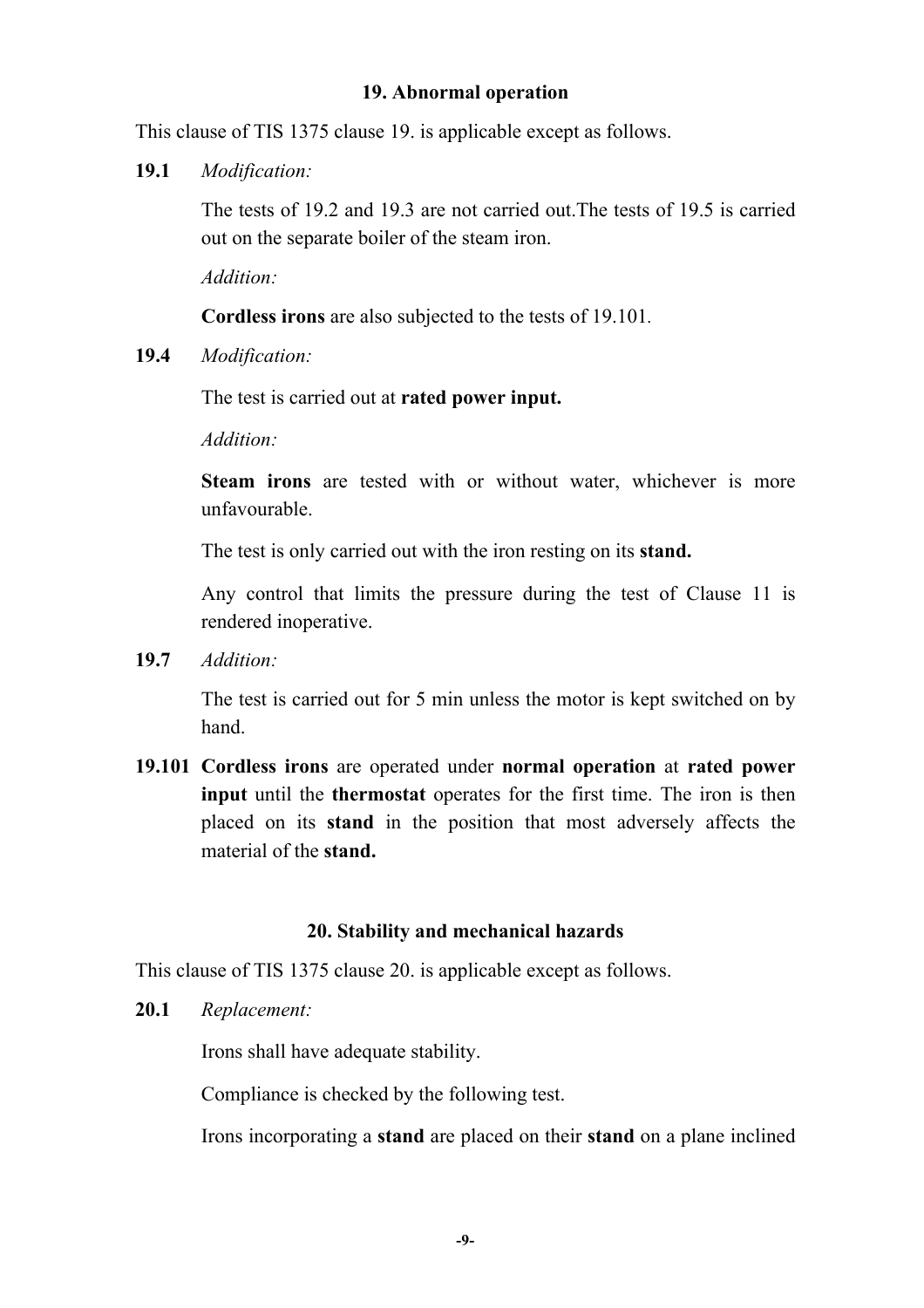at an angle of 10° to the horizontal the cord resting on the inclined plane in the most unfavourable position. Irons supplied with a separate **stand** are placed on the **stand** on a plane inclined at an angle of 15 to the horizontal.

Irons intended to be filled with liquid by the user in normal use are tested empty or filled with the most unfavourable quantity of water up to the capacity indicated in the instructions*.*

*NOTE 101 The stand may be tapped to overcome static friction between the iron and the stand.*

*NOTE 102 The iron is not connected to the supply mains.*

If the iron overturns or slips off the **stand** in one or more positions, it is tested as specified in Clause 11. in all these positions.

The temperature rise shall not exceed the values specified in Table 9.

# **21. Mechanical strength**

This clause of TIS 1375 clause 21. is applicable except as follows.

*Addition:*

Compliance is also checked by the test of 21.101.

**21.101** The iron is operated under **normal operation** at **rated power input** and, except for **cordless irons,** the **soleplate** temperature is maintained under these conditions throughout the test.

The iron is then suspended by its handle with the **soleplate** in the horizontal position. It is dropped from a height of 40 mm onto a rigidly supported steel plate having a thickness of at least 15 mm and a mass of at least 15 kg. The test is carried out 1 000 times at a rate not exceeding 20 drops per min.

The test is conducted so that the iron rests on the steel plate for approximately 15 % of the time.

*NOTE The iron is suspended so that the impact energy is only influenced by its mass.*

After the test, the iron shall not be damaged to such an extent that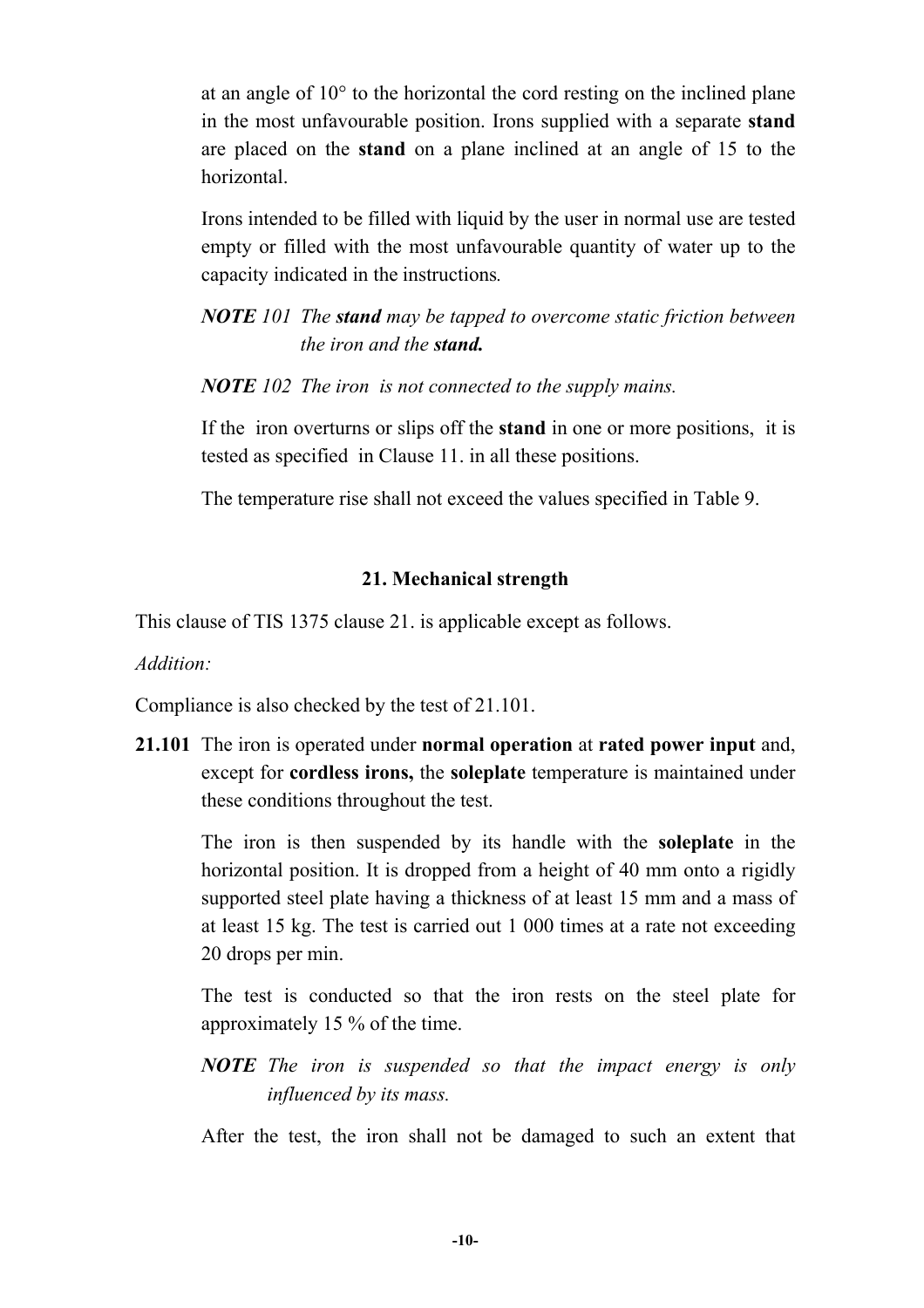compliance with 8.1, 15.2 and Clause 29., is impaired. In case of doubt, **supplementary insulation** and **reinforced insulation** is subjected to the electric strength test of 16.3.

# **22. Construction**

This clause of TIS 1375 clause 22. is applicable except as follows.

# **22.7** *Replacement:*

**Pressurized steam irons** and **instantaneous steam irons** shall incorporate adequate safeguards against the risk of excessive pressure.

If jets of steam or hot water are emitted through **protective devices,** the electrical insulation shall not be affected or the user exposed to a hazard.

Compliance is checked by inspection and by the following test.

For **pressurized steam irons,** the maximum pressure occurring during the test of Clause 11. with the boiler filled but without steam emission, is measured. All pressure-regulating devices that operated during the test are rendered inoperative and the pressure measured again. The pressure shall not increase by more than 200 kPa. Any pressure-limiting **protective device** is then rendered inoperative and the pressure in the boiler is raised hydraulically to five times the pressure measured originally or twice the pressure measured with the pressure-regulating device rendered inoperative, whichever is higher. There shall be no leakage from the water reservoir.

**Pressurized steam irons** in which the device regulating the steam supply is within the boiler are operated as specified in Clause 11 but with all pressure-regulating devices operating during the test of Clause 11 rendered inoperative. All vents in the **soleplate** are sealed and the device regulating the steam supply is opened. There shall be no leakage from the hose except at an intentionally weak place within the enclosure of the boiler. If this occurs, the test is repeated on another iron that shall also leak in the same way.

All vents in the **soleplate** of **instantaneous steam irons** are sealed and the pressure in the water reservoir is raised hydraulically until the pressure-limiting **protective device** operates. The pressure shall not exceed 50 kPa. The outlet through the **protective device** is then sealed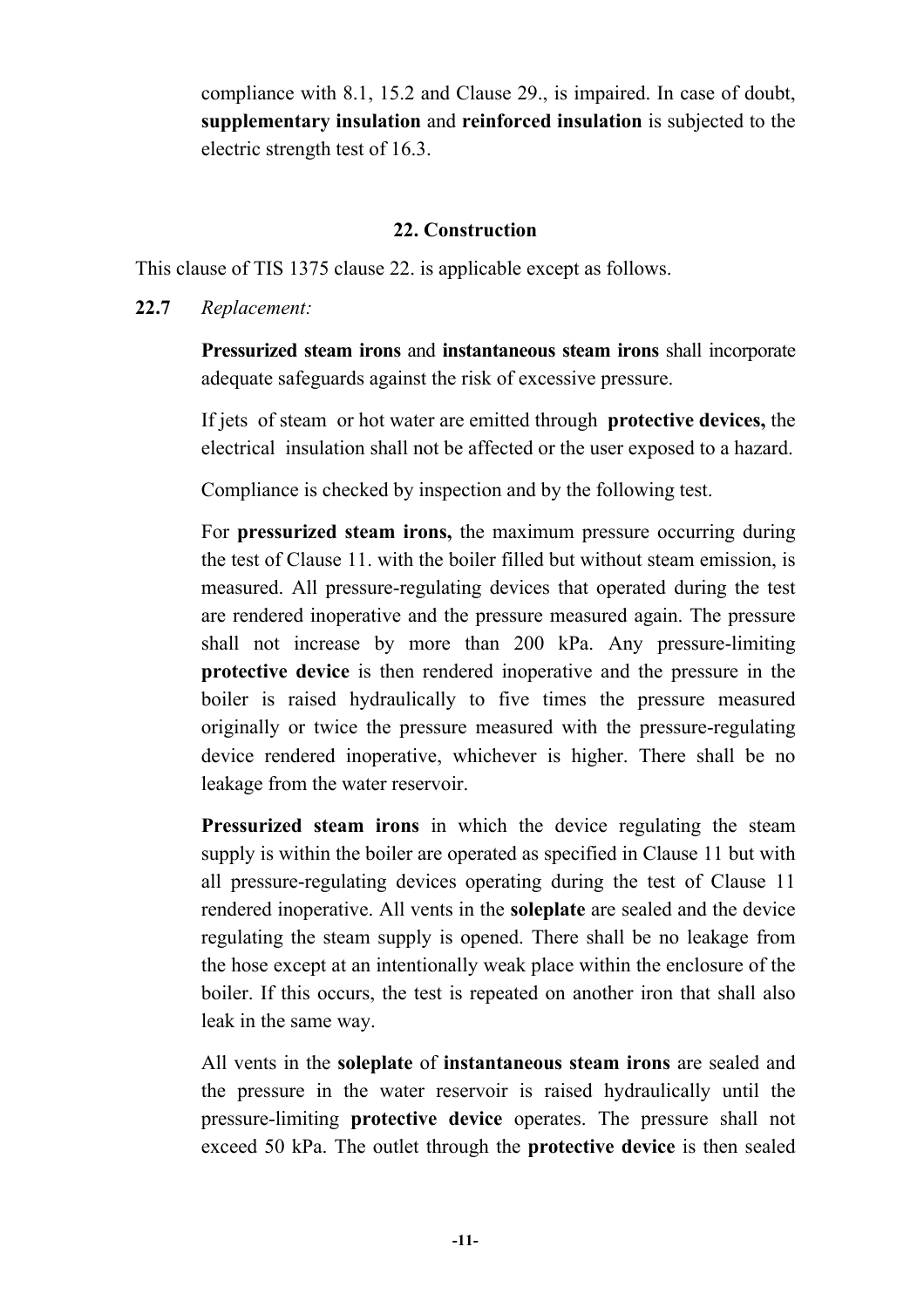and the pressure is raised to 100 kPa and maintained at this value for 1 min. There shall be no leakage from the water reservoir*.*

**22.101** Irons shall be provided with a **stand.**

Compliance is checked by inspection.

**22.102 Steam irons** shall be constructed so that there is no spillage of water or sudden jets of steam or hot water likely to expose the user to a hazard when the iron is used in apcordance with the instructions.

When removing the filling cap of boilers, the pressure shall be relieved in a controlled manner before the cap is removed completely, to avoid the emission of jets of steam or hot water in a manner likely to expose the user to a hazard.

Compliance is checked by inspection during the test of Clause 11. and by removing the filling cap at the end of the test.

**22.103** The water reservoir of **steam irons** with a separate boiler shall incorporate at least one **non-self-resetting thermal cut-out** that is only accessible by means of a **tool.**

Compliance is checked by inspection.

**22.104** Pressure-limiting **protective devices** that operate during the tests of 19.4 and 22.7 shall have an inlet aperture at least 5 mm in diameter or 20 mm<sup>2</sup> in area and a width of at least 3 mm. The area of the aperture at the outlet shall not be less than that of the aperture at the inlet.

Compliance is checked by measurement.

**22.105** The connection contacts of **cordless irons** shall be constructed so that any electrical or mechanical failure occurring in normal use will not give rise to a hazard.

Compliance is checked by the following test.

The two live pins of the iron are connected together and an external resistive load is connected in series with the supply. The external load is such that the current is 1,1 times **rated current** when the iron is supplied at **rated voltage.**

The iron is placed on its **stand** and withdrawn 50 000 times, at a rate of 10 times per minute. The test is continued for a further 50 000 times without current flowing.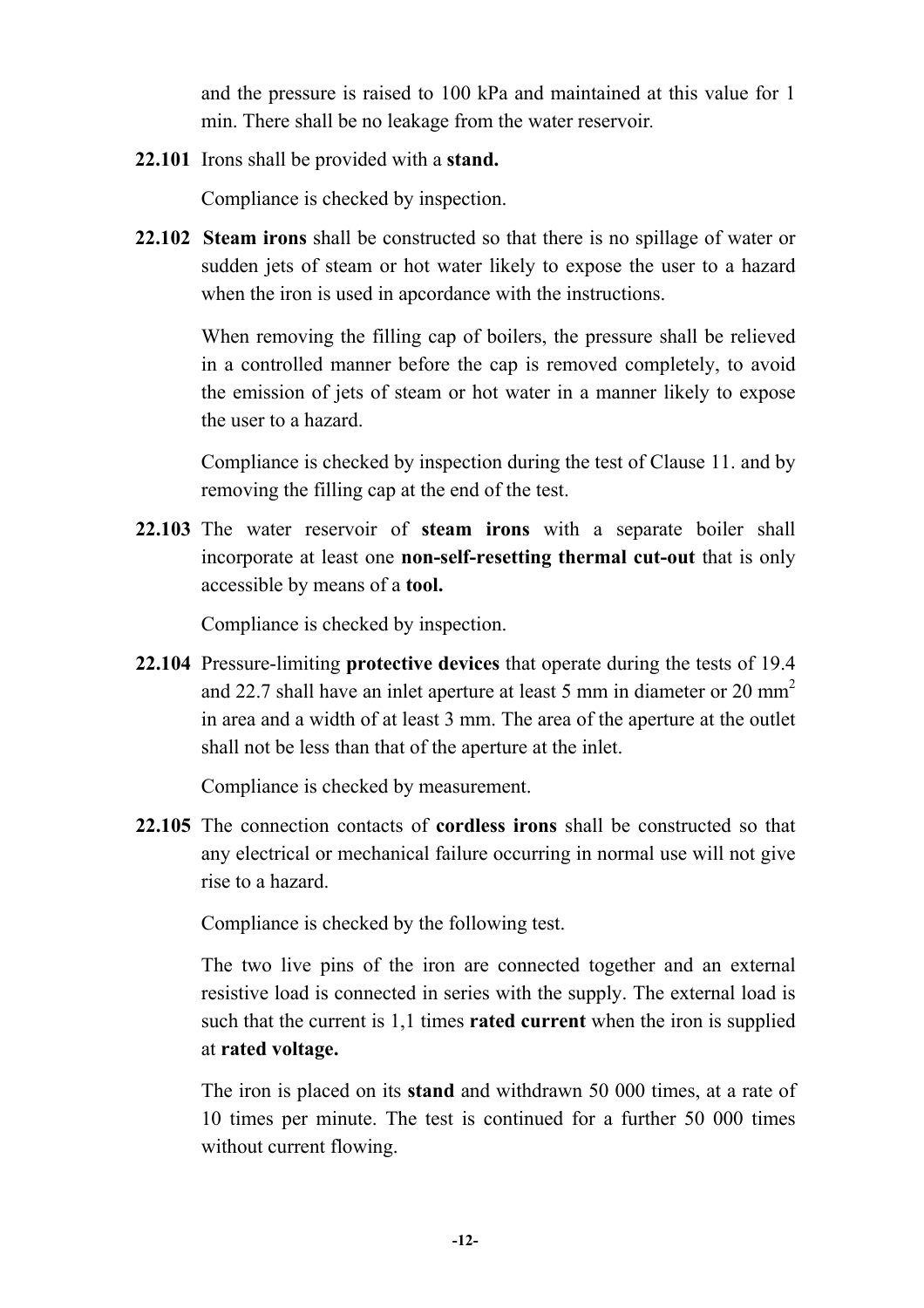After the test the iron shall be fit for further use and compliance with 8.1, 16.3, 27.5 and Clause 29, shall not be impaired*.*

**22.106 Cordless irons** which may be directly connected to the supply mains during ironing shall be constructed so that the force necessary to withdraw the connector from the iron is at least 30 N.

Compliance is checked by measurement.

*NOTE Any locking device is engaged before carrying out the test.*

#### **23. Internal wiring**

This clause of TIS 1375 clause 23. is applicable.

#### **24. Components**

This clause of TIS 1375 clause 24. is applicable except as follows.

**24.1.3** *Addition:*

Switches that control steam or water emission are subjected to 50 000 cycles of operation.

**24.4** *Addition:*

*NOTE 101 This requirement is not applicable to the connection between the iron and the stand of cordless irons.*

**24.101** Any component incorporated in an iron for compliance with 19.4 shall not be self- resetting and only accessible by means of a **tool.**

Compliance is checked by inspection.

#### **25. Supply connection and external flexible cords**

This clause of TIS 1375 clause 25. is applicable except as follows.

**25.5** *Addition:*

**Type Z attachment** is allowed for travel irons and **cordless irons.**

*NOTE 101 Type Z attachment is not allowed for cordless irons that may also be directly connected to the supply mains during ironing.*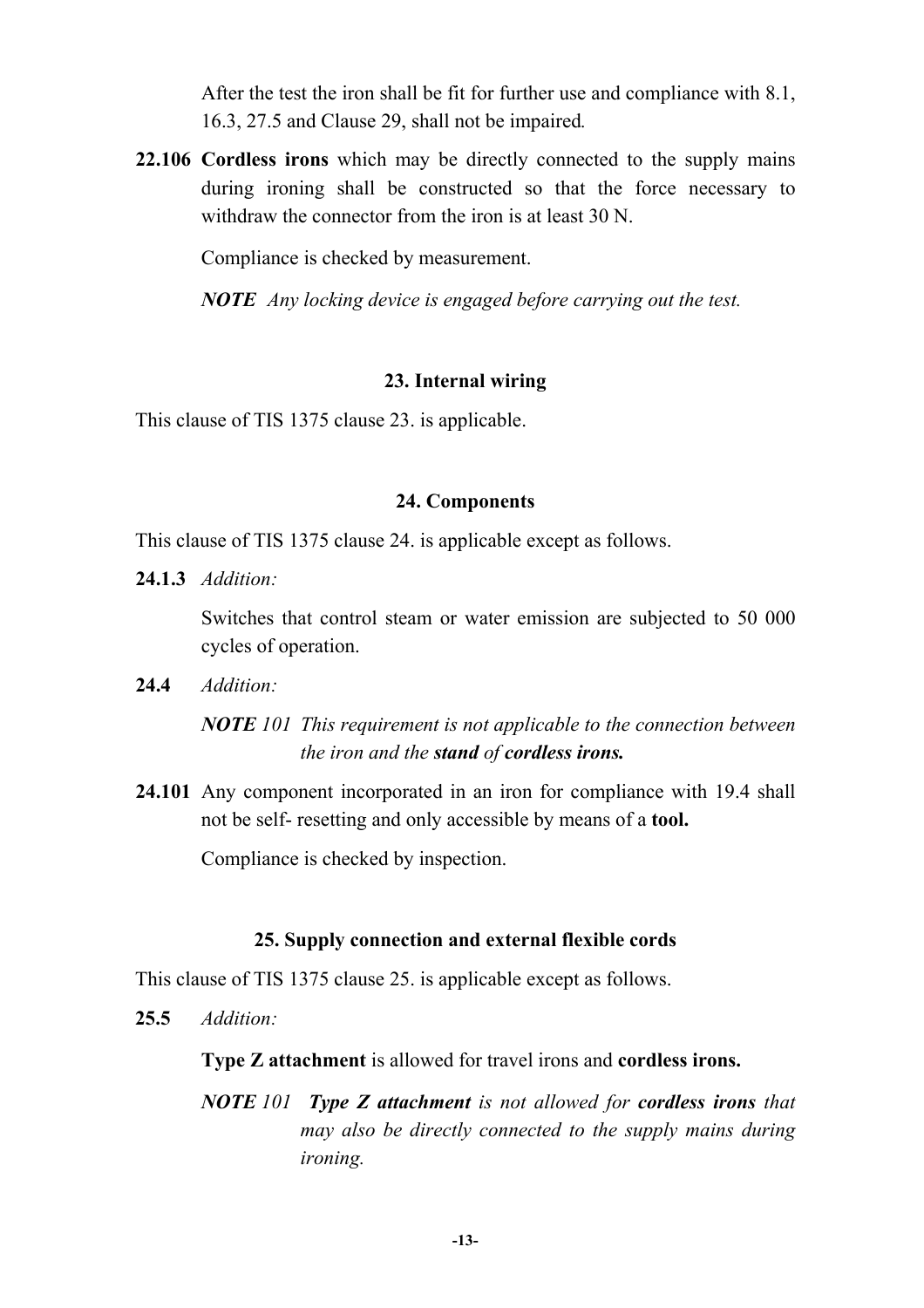# **25.7** *Addition:*

Braided cords may be used.

Polyvinyl chloride sheathed cords are only allowed as the supply cords for **stands** of **cordless irons** and for the separate water reservoirs or boilers of **steam irons.**

*NOTE 101 Polyvinyl chloride cords are not allowed for cordless irons that may also be directly connected to the supply mains during ironing.*

## **25.14** *Modification:*

Instead of the load specified for the cord, the cord is loaded with a mass of 2 kg.

Instead of the number of flexings specified, the number of flexings is 20 000.

*NOTE 101 The test is not carried out on cordless irons unless the iron can also be directly connected to the supply mains during ironing.*

## *Addition:*

For **steam irons** with a separate water reservoir or boiler, the test is made on the steam hose and the **interconnection cord** together. If they are contained in one sheath or otherwise attached to each other, the assembly is not turned through an angle of 90°.

The test shall not result in

- loosening of the hose;
- damage to the hose to such an extent that compliance with this standard is impaired;
- leakage from the hose.

Irons are also subjected to the following test while mounted on an apparatus similar to that of Figure 8. This test is carried out on a separate iron.

The **supply cord** is suspended vertically from the iron and loaded so that a force of 10 N is applied. The oscillating member is moved through an angle of 180° and back to the initial position. The number of flexings is 2 000, the rate of flexing being six per minute.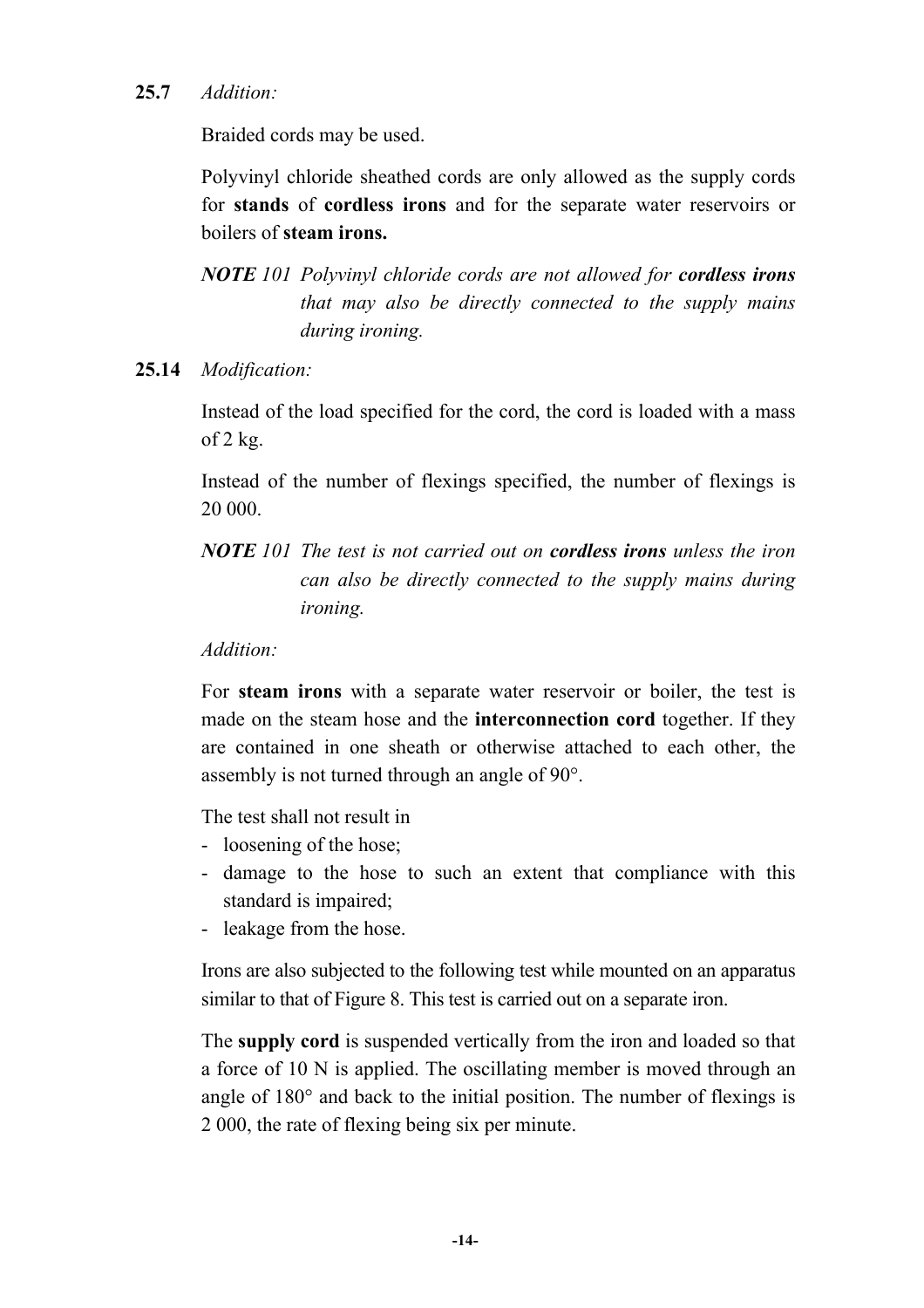- *NOTE 102 The iron is mounted so that the direction of flexing corresponds to that most likely to occur when the supply cord is wound around it for storage.*
- *NOTE 103 The test is not carried out if it is unlikely that the cord will be wrapped around the iron, for example cordless irons and irons with a separate water reservoir.*

#### **26. Terminals for external conductors**

This clause of TIS 1375 clause 26. is applicable.

#### **27. Provision for earthing**

This clause of TIS 1375 clause 27. is applicable.

#### **28. Screws and connections**

This clause of TIS 1375 clause 28. is applicable.

#### **29. Clearances, creepage distances and solid insulation**

This clause of TIS 1375 clause 29. is applicable.

## **30. Resistance to heat and fire**

This clause of TIS 1375 clause 30. is applicable except as follows.

**30.1** *Addition:*

For irons with **thermostats,** the temperature rises occurring during Clause 19 are not taken into consideration.

**30.2.3** Not applicable.

#### **31. Resistance to rusting**

This clause of TIS 1375 clause 31. is applicable.